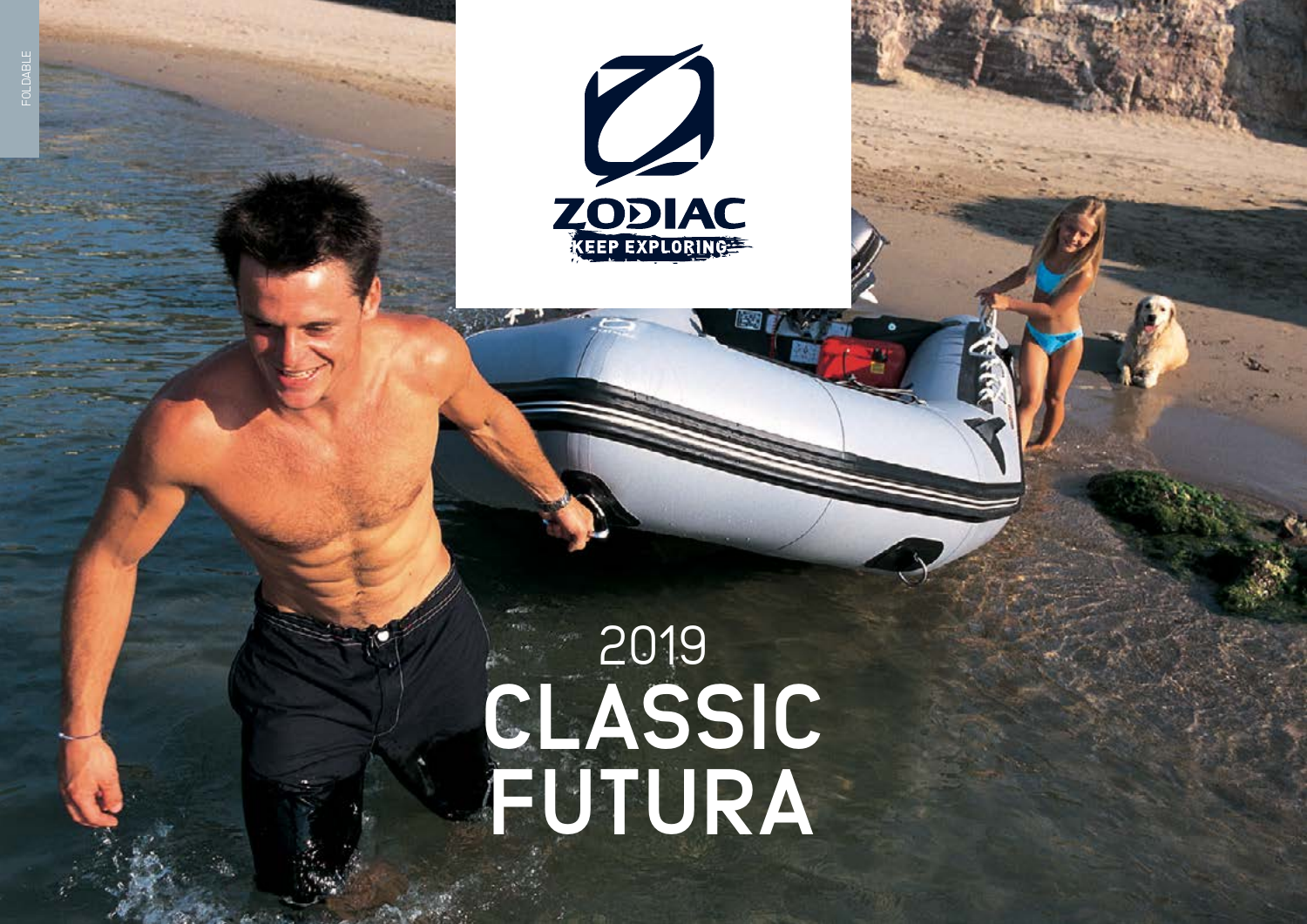# **THE ORIGINAL CLASSIC**

### **PRACTICAL**

Worthy heir of the first Zodiac boats, it kept all of their qualities: safe, stable and strong. Easy to manipulate ashore, with a pair of wheels for launching on water, it's easily maneuverable on protected sea areas; its small draught allowing it to access and "beach" on spots otherwise inaccessible to other boats.



## **ECONOMICAL**

Equipped with a low-power engine, it reaches honorable performances for a low budget for fuel and upkeep.

## **FOLDABLE**

Entirely foldable, once folded and stored in its two bags, only a few sq. Meters are needed for winter storage; always ready to follow you for new explorations. Available with a wooden or aluminum floor.



|                             | <b>CLASSIC MARK II</b> | <b>CLASSIC MARK II C</b> |
|-----------------------------|------------------------|--------------------------|
| Length overall/inside (m-f) | 4,20/2,95 - 13'9"/9'8" | 3,80/2,55 - 12'6"/8'4"   |
| Width overall/inside (m-f)  | 1,83/0,92 - 6'0"/3'0"  | 1,83/0,92 - 6'0"/3'0"    |
| Weight (Kg-Lbs)             | $83 - 183$             | $74 - 163$               |
| Number of passengers        | 7                      | 6                        |
| Max power allowed (CV)      | 40                     | 35                       |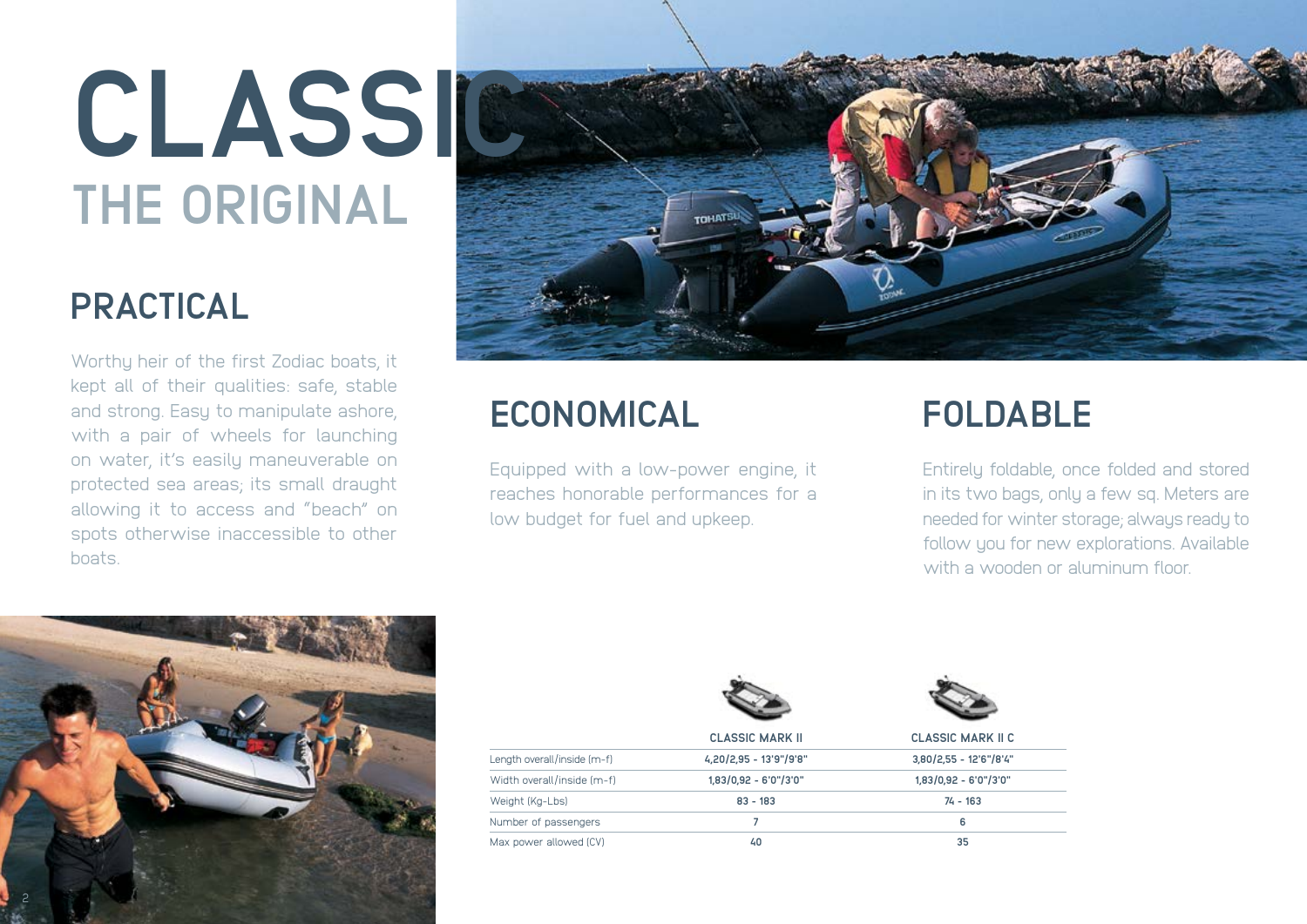

#### **SPORTY**

True master of the seas, its piloting provides extreme sensations. Its patented hull made of 2 additional lateral buoyancy tubes procures an extraordinary stability in small turns and absorbs with comfort small waves at full speed.

#### **FUN**

According to your lifestyle, choose the anodized aluminum, perfectly rigid version, for a loaded use; or choose the inflatable floor version for perfect practicality without sacrificing performances: unfold. Inflate. Go!

# **MASTER OF THE SEA FUTURA**

#### **FOLDABLE**

The Futura is offered with a fast roller inflatable floor (FR). The aluminum version can be equipped with an ingenious cockpit, fixed without tools on the railings of the floor, allowing a free and adjustable position.

|                             | <b>FUTURA MARK II C ALU/FR</b> | <b>FUTURA MARK II ALU/FR</b> | <b>FUTURA MARK III ALU/FR</b> |
|-----------------------------|--------------------------------|------------------------------|-------------------------------|
| Length overall/inside (m-f) | $3,70/2,60 - 12'2''/8'6''$     | 4,10/3,00 - 13'5"/9'10"      | 4,50/3,40 - 14'9"/11'2"       |
| Width overall/inside (m-f)  | 1,99/0,89 - 6'6"/2'11"         | 1,99/0,89 - 6'6"/2'11"       | 2,05/0,90 - 2'11"/1'10"       |
| Weight (Kg-Lbs)             | 120/97 - 264/214               | 125/101 - 275/22             | 139/118 - 306/268             |
| Number of passengers        | 6/5                            | 7/6                          | 9/8                           |
| Max power allowed (CV)      | 40/25                          | 50/30                        | 60/40                         |